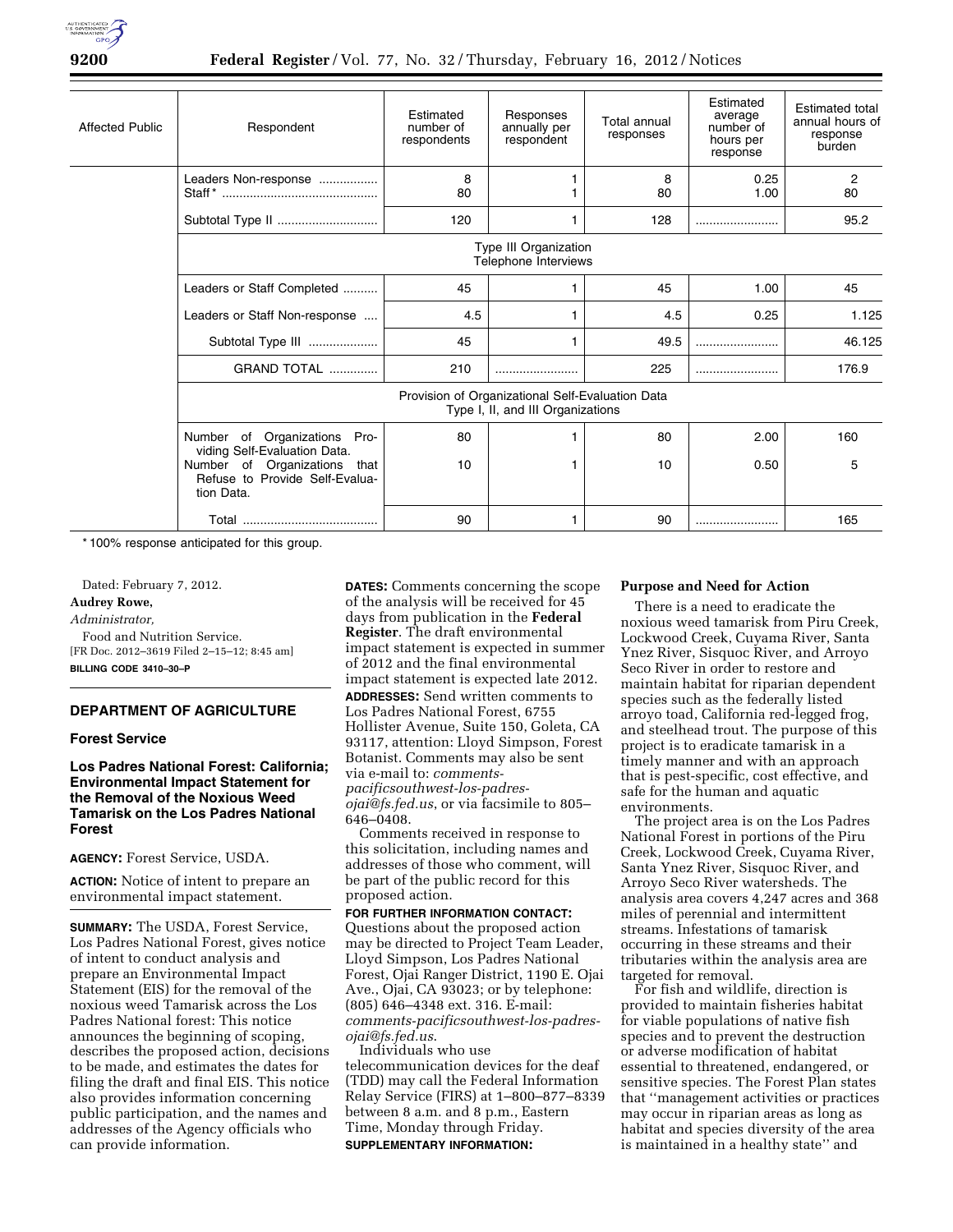that ''habitat improvement will enhance conditions for sensitive, threatened, and endangered species.''

## **Proposed Action**

The Los Padres National Forest (LPNF) proposes to control the invasive species tamarisk in portions of the Piru Creek, Lockwood Creek, Cuyama River, Santa Ynez River, Sisquoc River, and Arroyo Seco River watersheds. This action will result in the improvement of riparian ecosystems that have been impacted by the invasion of tamarisk.

Tamarisk has replaced the native riparian plant community of willows, cottonwoods and other desirable native riparian species. Its water-consuming ability has reduced the surface water available to wildlife. The best management strategy is to enact control measures now before the tamarisk infestations become any larger.

Successful invasive species control programs are implemented at the landscape level, particularly within watersheds for species that colonize stream courses. Partnerships are especially important for accomplishing weed control. Volunteers have worked for many years on the Los Padres to remove and control tamarisk. They will continue to be part of this effort.

Tamarisk infestations have various impacts on a number of federally listed threatened (FT) and endangered (F–E) species, as well as some Region 5 Forest Service Sensitive (R5–S) species. Federally listed endangered Least Bell's vireo and Southwestern Willow Flycatcher have been known to nest in large groves of habitat dominated by tamarisk, but this is not likely in the Los Padres NF given the scattered nature of the present tamarisk populations. However, it is well documented that tamarisk removal will restore natural habitat for these birds as well as arroyo toad (F–E), California red-legged frog (F–T), southwestern pond turtle (R5–S), two-striped garter snake (R5–S) and steelhead trout (both F–E and F–T) stocks.

This project is designed to eradicate current infestations of Tamarisk (Tamarix ramosissima, T chinensis, T gallica, T parviflora) and to prevent its further spread on National Forest System land. Tamarisk is a nonnative invasive tree-shrub that can grow in dense patches, out-compete native vegetation, change soil chemistry by depositing salts in deep ground water on the soil surface, and remove large amounts of water from streams and riparian areas via evapo-transpiration through its foliage. This project covers portions of the Piru Creek, Lockwood Creek, Cuyama River, Santa Ynez River, Sisquoc River, and Arroyo Seco River watersheds.

The current tamarisk infestation covers 368 miles or 4,247 acres of riparian habitat on NFS lands. The goal is to implement control measures now before tamarisk becomes a larger problem in riparian ecosystems.

The methods of tamarisk eradication have several constraints in this project: (1) Many treatment areas are very steep, making access and logistics difficult. There is no motorized access to most of the project area, much of it is in Congressionally designated Wilderness. All supplies and equipment must either be packed or flown in. Pile-burning cut tamarisk stems is not feasible due to the logistics of getting crews and suppression resources down into the canyons to do it. (2) There are few suitable areas to relocate tamarisk stems for disposal via burn piles. (3) There is habitat known for Least Bell's Vireo and Southwestern Willow Flycatcher, two federally endangered birds in the Piru creek watershed. The habitat area contains scattered tamarisk within the riparian vegetation.

The proposed action is a combination of tamarisk treatment methods designed to be as light on the land as possible and at the same time cost and labor efficient. The methods used will be a combination of hand treatments, herbicide applications, and biological control. Tamarisk seedlings will be removed by hand by pulling and placing them where they cannot reestablish. Herbicides are essential to meet the project objectives. Tamarisk will resprout if simply cut down and/or burned. Herbicide treatments are the most effective and the most efficient control method currently available. Herbicide use will be consistent with the Forest Service Pesticide Use Policy, will be in compliance with state and federal regulations, will follow Region 5 Best Management Practices for Vegetation Manipulation, the Region 5 Supplement for Pesticide-Use Management and Coordination, and the Forest Plan guidance including the Supplement to Soil and Water Conservation Practices FSH 2509.22– 2005–1. A bio-control insect bred to assist in the treatment and control of tamarisk infestations is currently available. While tamarisk distribution across NFS land may be too spread out to maintain effective populations of a control insect, use of the insect may be appropriate in areas where there is higher tamarisk density.

Herbicide treatments will be restricted to ground-based/hand applications only; NO AERIAL SPRAYING is being proposed.

Seedlings and young plants will be hand-pulled where possible and removed from the riparian area and placed in the sun minimizing soil contact with the roots. Experience with hand pulling has shown that only plants 1 foot tall or less can be successfully removed. We will begin removing the younger plants on the boundaries of infestations and do as much as we can each year.

Large tamarisk within 10 horizontal feet of standing or running water will be treated with imazapyr (Habitat or similar formulation). Treatment type will depend on size of the individual tamarisk plant and the access available to do the treatment. Cut plant material will be removed from the waterway but left in small piles as wildlife habitat.

*Treatment methods are: Cut Stump Treatment:* Tree trunks are cut near ground level with handsaws or chainsaws and then stumps are hand coated with the herbicide, surfactant and colorant using sponge brushes. The mixture is quickly absorbed by the plant's phloem and transported to the root; if the herbicide mixture is applied immediately (2–10 minutes), 85–95% control is possible.

*Frill Treatment:* With this method, a hatchet is used to cut downward into the water-conducting tissue (phloem) of standing trees. This treatment would be done using a Hypo-Hatchet to directly inject a pre-set amount of herbicide directly into the tree. Usually one injection is made for every inch of stem diameter evenly spaced around the circumference.

For plants beyond the 10 horizontal feet of standing or running water, another herbicide, triclopyr (Garlon 4 or similar formulation) may be used. Triclopyr is not labeled for use around water and would only be used on upland plants. Treatments would be similar to imazapyr and based on plant size. Cut material will be disposed of in the same way as the cut riparian tamarisk described earlier.

## **Resource Protection Measures**

*The following resource protection measures would be employed under all action alternatives:* 

*Water Quality:* Water quality would be protected following measures described in the Best Management Practices. Best Management Practices would be implemented during all activities associated with this proposed action. Best Management Practices (BMPs) are measures developed cooperatively with the Forest Service and the California State Water Quality Control Board to control non-point source pollution on National Forest